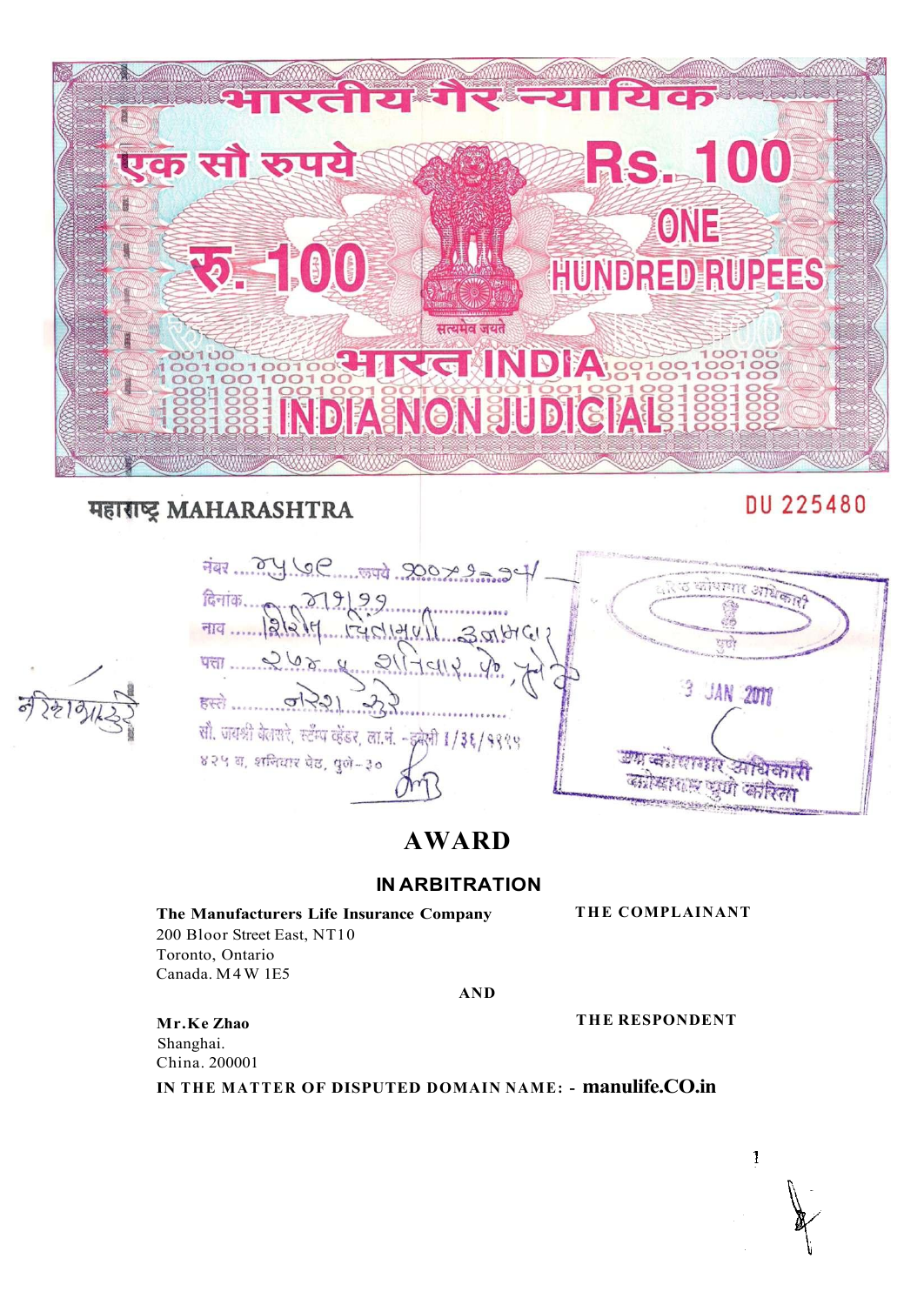CASE NO. - NOT ALLOTTED BY NATIONAL INTERNET EXCHANGE OF INDIA (NIXI)

## **BEFORE MR.S.C.INAMDAR, B.COM., LL.B., F.C.S. SOLE ARBITRATOR**

### **DELIVERED ON THIS 5<sup>t</sup> <sup>h</sup> DAY OF JANUARY TWO THOUSAND ELEVEN AT PUNE.**

#### **SUMMARISED INFORMATION ABOUT THE DISPUTE: -**

| 01. Names and addresses                  | The Manufacturers Life Insurance                                                        |  |
|------------------------------------------|-----------------------------------------------------------------------------------------|--|
| Of the Complainant: -                    | Company.                                                                                |  |
|                                          | 200 Bloor Street East, NT10<br>Toronto, Ontario<br>Canada M4W 1E5                       |  |
| Through its authorized<br>Representative | Remfry & Sagar<br>Remfry House at Millennium Plaza<br>Sector 27, Gurgaon. 122002. India |  |
| 02. Name and address of                  | Mr.Ke Zhao                                                                              |  |

**The Respondent: -**

Shanghai China 200001.

#### **03. Calendar of Major events:**

| Sr. | <b>Particulars</b>                                           | <b>Date</b>        |  |
|-----|--------------------------------------------------------------|--------------------|--|
| No. |                                                              | (Communications in |  |
|     |                                                              | electronic mode)   |  |
| 01  | Arbitration case was referred to me                          | 10/12/2010         |  |
| 02  | Acceptance was given by me                                   | 10/12/2010         |  |
| 03  | Hard copy of the complaint was received                      | 18/12/2010         |  |
| 05  | Notice of arbitration was issued                             | 20/12/2010         |  |
| 0.5 | Submission of say by the Respondent                          | No say submitted   |  |
| 06  | Reminder sent to the Respondent to submit his<br>say, if any | 01/01/2011         |  |
|     |                                                              |                    |  |
| 07  | Submission of say by the Complainant                         | No say submitted   |  |
| 10  | Award                                                        | 05/01/2011         |  |

 $\overline{2}$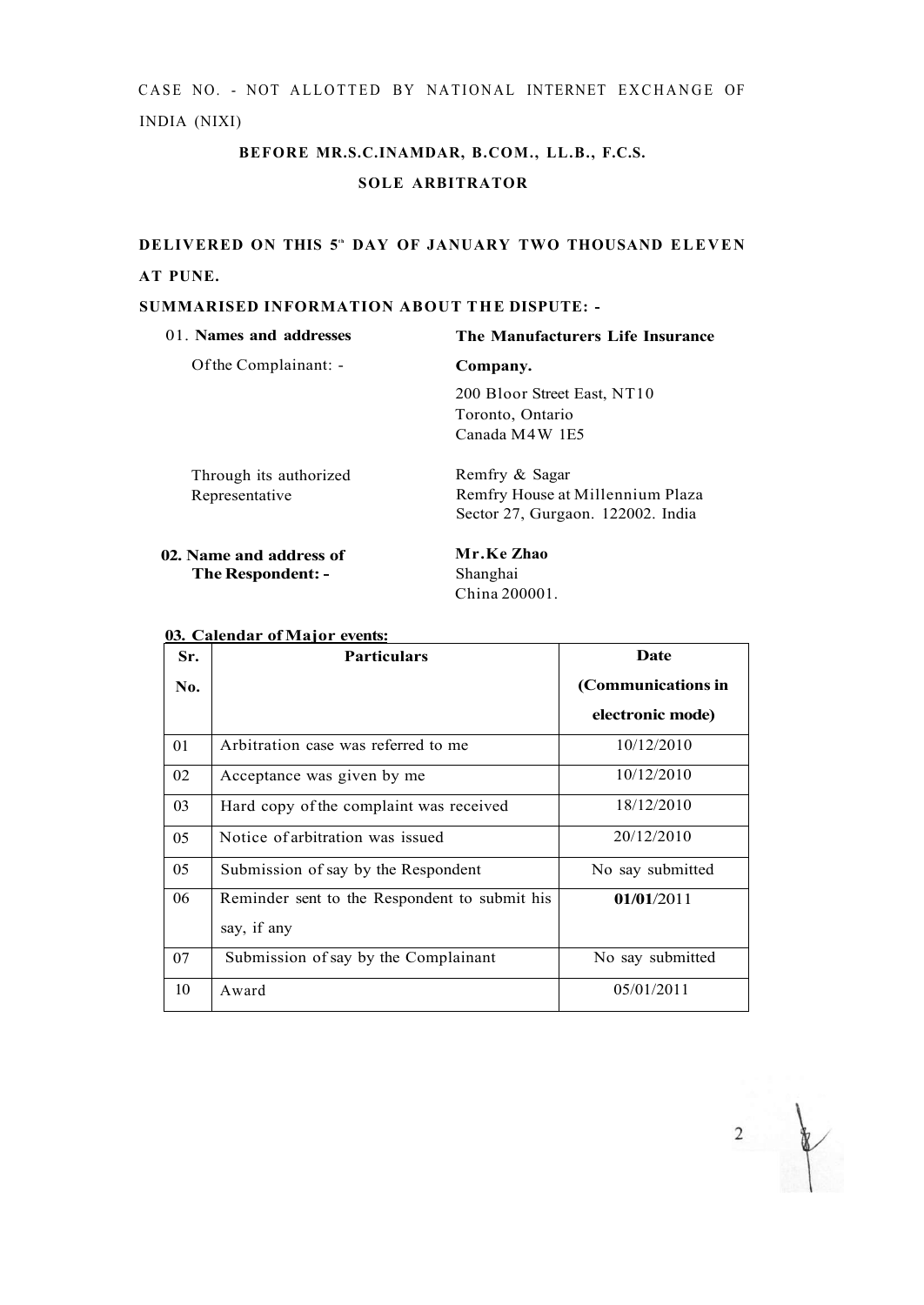#### I] **PRELIMINARY: -**

- 1) M/s The Manufacturers Life Insurance Company, having its office at 200 Bloor Street East, NT 10, Toronto, Ontario, Canada M4W 1E5 **(The Complainant)** have filed complaint with National Internet Exchange of India (NIXI) disputing the registration of domain name **manulife.co.in (the disputed domain name / domain name)..**
- 2) Since the Complainant claimed to be the holder of trademark / service mark with the word **MANULIFE,** it has disputed registration of domain name **'manulife.co.in'** in the name of **Mr.Ke Zhao, Shanghai, China (The Respondent).**
- 3) Major events took place as enumerated in the above table.

#### **II] PROCEDURE FOLLOWED IN ARBITRAION PROCEEDINGS: -**

- 01. In accordance with INDRP read with INDRP Rules of Procedure, notice of arbitration was sent to the Respondent on  $20<sup>th</sup>$  December 2010 with the instructions to file his say latest by  $30<sup>th</sup>$  December 2010.
- 02. The Respondent failed to file his reply to the Complaint by  $30<sup>th</sup>$  December 2010.
- 03. Thereafter the reminder was sent to the Respondent to submit his say, if any, on the Complaint by allowing extension till  $4^{\text{th}}$  January 2011.
- 04. The Respondent failed / neglected to file his say / reply to the Complaint of the Complainant within the stipulated time. Similarly he has not communicated anything on the Complaint till the date of this award.

#### **Ill] SUMMARY OF THE COMPLAINT: -**

(A) The Complainant has raised, *inter-alia,* following important objections to registration of disputed domain name in the name of the Respondent and contended as follows in his Complaint: -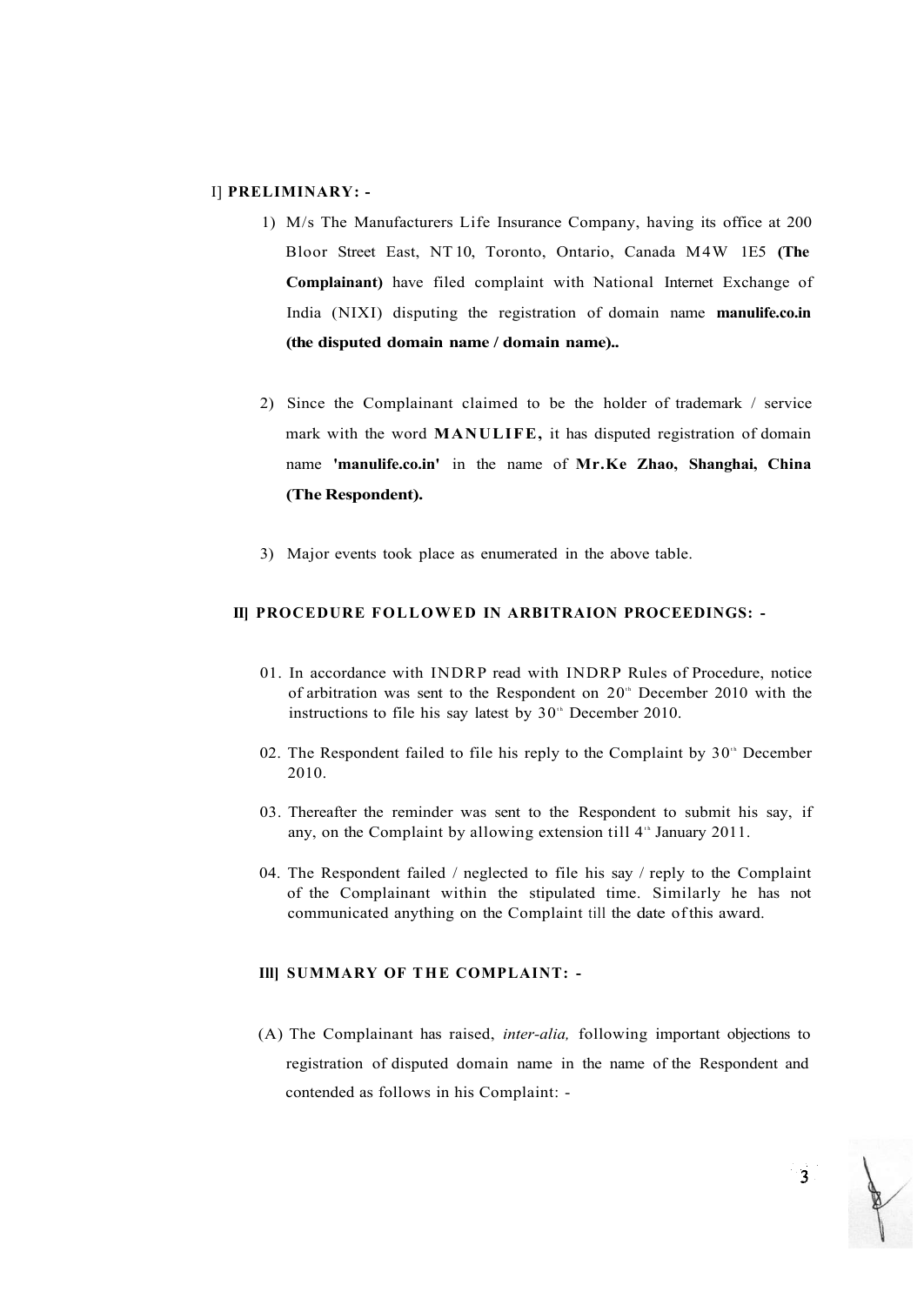- a) The Complainant i.e. The Manufacturers Life Insurance Company is a Canadian Life Insurance company organized and existing under the laws of Canada. It is a wholly owned subsidiary of Manulife Financial Corporation is a leading financial services company serving millions of Clients in 22 countries and territories worldwide.
- b) The Complainant is a registered proprietor of various trademarks in various countries, a list of which is provided by the Complainant. The list includes registrations in several countries including Canada, China, CTM , Indonesia, Korea, Malaysia, Philippines, Singapore, Thailand, Vietnam, UK and USA. The Complainant has mentioned that it has four trademarks registered in India. The copies of these registrations have been furnished in Annexure F and Annexure G to the Complaint.
- c) The Complainant has also furnished a list of top level domain names registrations for [manulife.com,](http://manulife.com) [manulife-global.com,](http://manulife-global.com) [manulife.org](http://manulife.org) and so on in Annexure I to the Complaint.
- d) The Complainant has its own website [www.manulifc.com](http://www.manulifc.com) which allows discerning members of trade and public worldwide to contact and conduct business records significant number of hits every month.
- e) The Complainant is one of the most dynamic and progressive financial organizations in the world today with a history of financial stability that spans more than a century. Since 1887 Manulife has refined its market leading role in financial protection and wealth management. It has a workforce of over 20000 employees and thousands of distribution partners to serve customers in 22 countries around the world. The Turnover of the Complainant for last five years ranges between Canadian \$ 32689 M to Canadian \$ 40107 M.
- f) The Complainant is in the process of preparation for making entry into Indian insurance business and has therefore been formulating association with Kotak Mahindra group. While attempting to register

 $\overline{4}$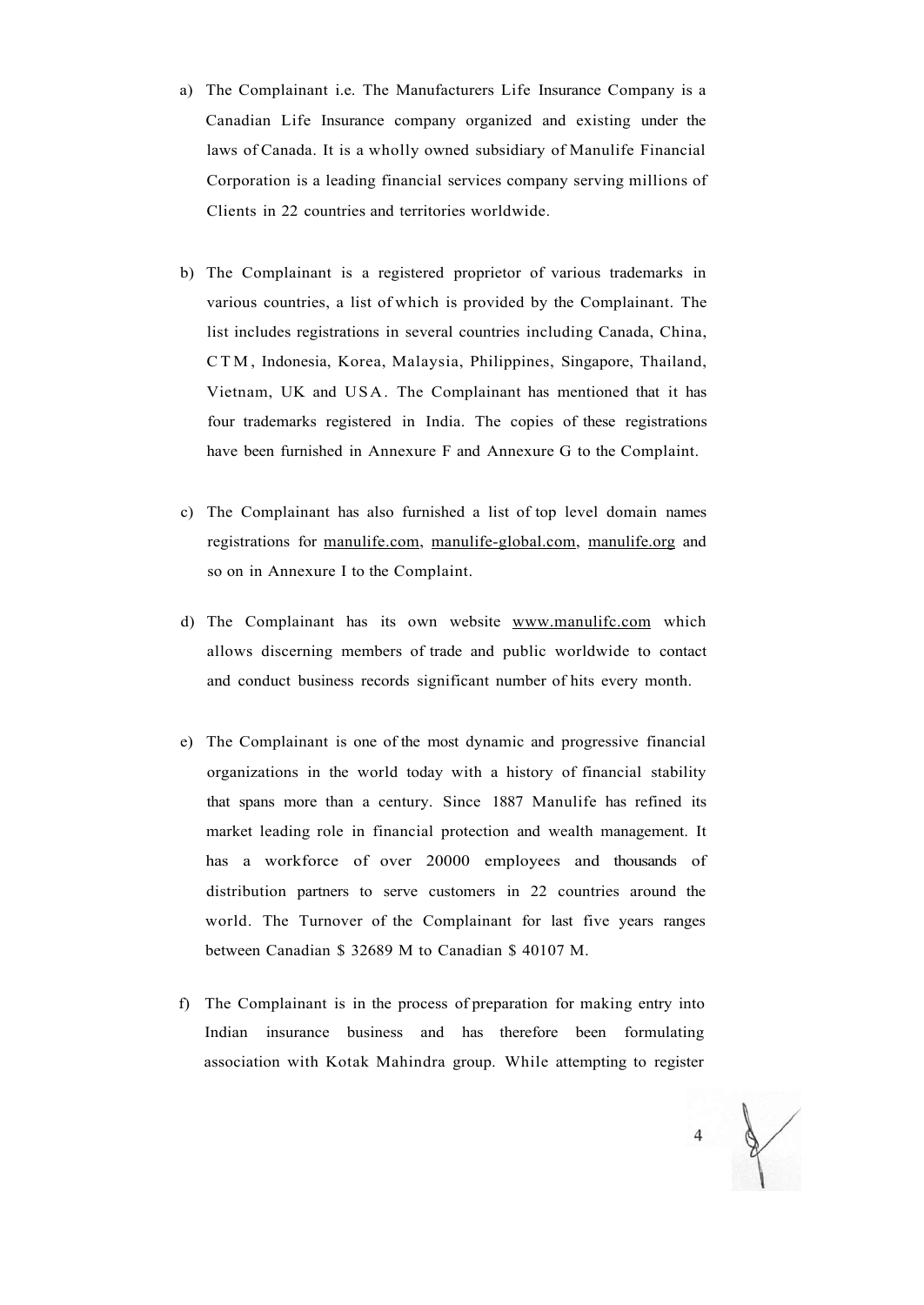the domain name manulife.co.in for this purpose, it found that it was already registered in the name of the Respondent. When the Complainant visited the said website maintained by the Respondent, it was surprised to see that it contained featured links to other insurance companies like Bajaj Allianz, ICIC1 Prudential etc. which would be in fact the competitors of the Complainant.

- g) The Complaint has been based on the following main grounds:
	- 1. The Registrant's domain name is identical/confusingly similar to trade/ service marks in which the Complainant has rights since the disputed domain name comprises of the Complainant's registered trade / service marks in India. Thus the Registrant has registered the disputed domain name with a mala fide to trade upon the immense goodwill and reputation of the Complainant including its parent company and affiliate companies.
	- 2. The Complainant including its parent and affiliate companies has several domain names which include the word Manulife. These domain names have been registered since 1994 while the Registrant has registered the disputed domain name in the year 2010. In support of its contention the Complainant has furnished an illustrative list of about 15 such domain names already registered in the name of the Complainant.
	- 3. The Registrant has no established its rights and legitimate interests in the domain name.
	- 4. The impugned domain name is parked at wvvw[.sedo.co.uk.](http://wvvw.sedo.co.uk) Sedo is a well-known site for selling domains. Thus it can be established that the ultimate interest of the Registrant is to sell the disputed domain name to the disadvantage of the Complainant.
	- 5. The Registrant is not making any legitimate noncommercial or legitimate fair use of the domain name. Mere listing of web-links pertaining to the websites of the competitors of the Complainant cannot come under the definition of bona fide use.
	- 6. The Registrant is indulging in unfair use of the domain name with an intention to reap profits there from and misleading / diverting customers to the Complainant's competitors and tarnishing the goodwill and reputation enjoyed by the Complainant.
	- 7. The registration of disputed domain name is not only in violation of INDRP / INDRP Rules of Procedures but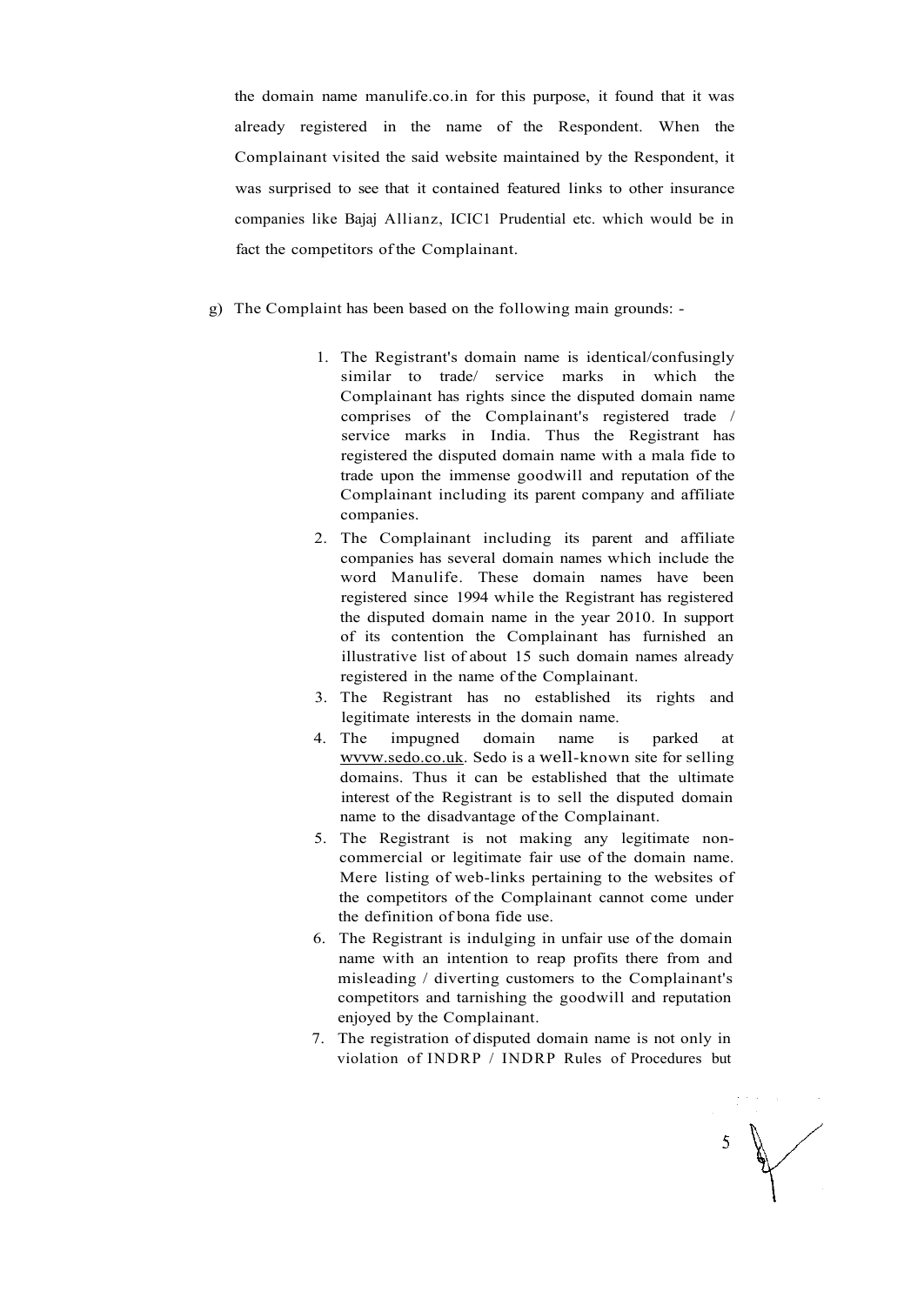also contrary to Trade Marks laws as well as principles of business ethics.

h) The Complainant has sought the remedies in the form of transfer of the disputed domain name to it and also for the costs of the proceedings.

#### **IV] REPLY TO THE COMPLAINT / STATEMENT OF DEFENSE: -**

In response to the contentions of the Complainant, the Respondent has failed / neglected to file any reply or say.

#### **ISSUES & FINDINGS: -**

On the basis of policies and rules framed by NIXI in respect of dispute resolution as also on the basis of submissions of both the parties I have framed following issues. My finding on each issue is also mentioned against it respectively.

| SR. | <b>ISSUE</b>                                              | <b>FINDING</b> |
|-----|-----------------------------------------------------------|----------------|
| NO. |                                                           |                |
| 01  | Whether the Complainant could establish his nexus with    |                |
|     | the registered trade marks and as such whether he is      | <b>Yes</b>     |
|     | entitled to protect their rights / interests in the same? |                |
| 02  | Whether the Registrant's domain name is identical or      |                |
|     | confusingly similar to a name or trademark in the         | <b>Yes</b>     |
|     | Complainant has rights?                                   |                |
| 03  | Whether the Respondent is holder of any registered        |                |
|     | trademark or service mark and accordingly has any right   | Not known      |
|     | or legitimate interest in respect of disputed domain      |                |
|     | name?                                                     |                |
| 04  | Whether the Registrant / Respondent has registered        |                |
|     | domain name in bad faith?                                 | <b>Yes</b>     |
| 05  | Whether the Registrant has commonly been known by         |                |
|     | the domain name?                                          | N <sub>0</sub> |

 $6\overline{6}$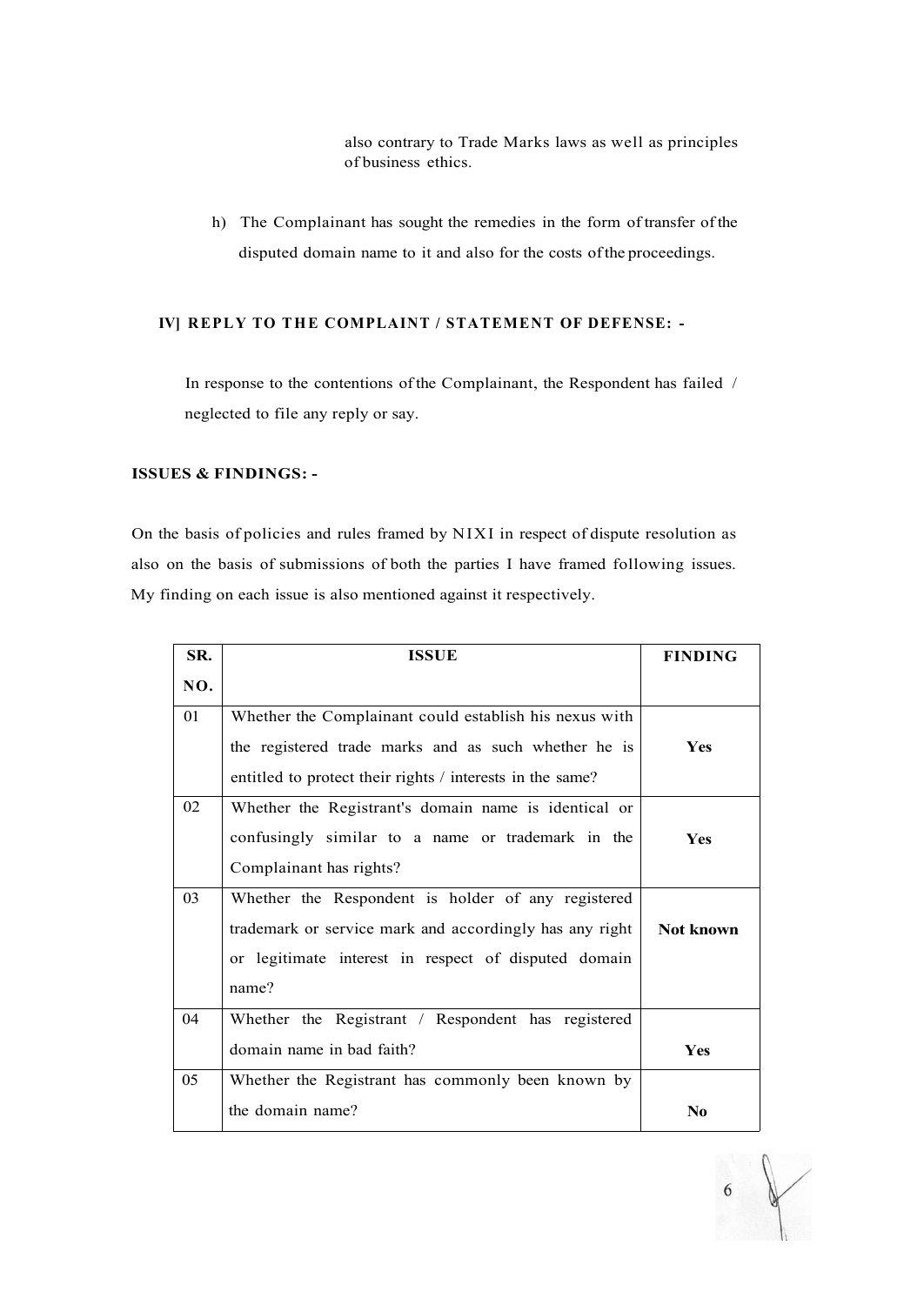#### VII] **BASIS OF FINDINGS: -**

(A) Whether the Complainant could establish his nexus with the registered trade marks and as such whether he is entitled to protect their rights / interests in the same?

The Complainant has produced a list of various trademarks registered all over the world including India. It has also furnished a list of various domain names registered in various countries. Against this the Respondent has failed / neglected to submit his say in the arbitral proceedings.

Therefore my finding on the first issue is affirmative.

(B) Whether the Registrant's domain name is identical or confusingly similar to a name or trademark in the Complainant has rights?

The disputed domain name has been registered containing words `manulife' which is identical to the trademarks and registered domain names including TLDs of the Complainant.

My finding on this issue is affirmative.

(C) Whether the Respondent is holder of any registered trademark or service mark and accordingly has any right or legitimate interest in respect of disputed domain name?

The Respondent has not bothered to file any say  $/$  reply to the complaint.

My finding on this *issue is negative*.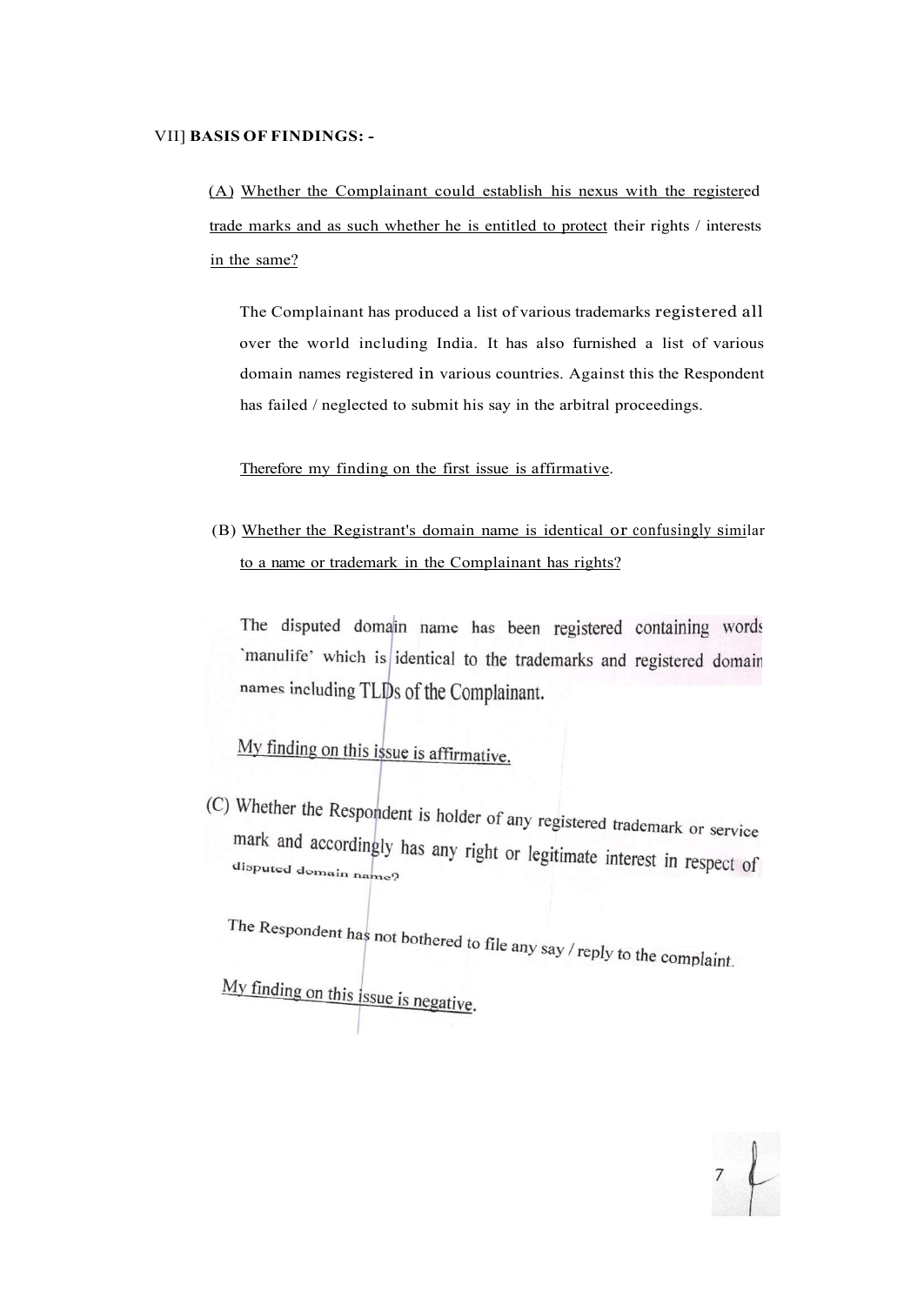(D) Whether the Registrant / Respondent has registered domain name in bad faith?

The Respondent has not made out his case by filing his say / reply to the complaint. The domain name has been parked with vvwvv.sedo.co.uk which is a site for selling domains. There are links provided on the site to the websites of other insurance companies which actually stand as competitors of the Complainant.

#### My finding on this issue is therefore affirmative.

(E) Whether the Registrant has commonly been known by the domain name?

The name of the Respondent / Registrant is Mr.Ke Zhao, which has no similarity, nexus, or resemblance to the word manulife.

My finding on this issue is therefore negative.

 $\frac{1}{8}$